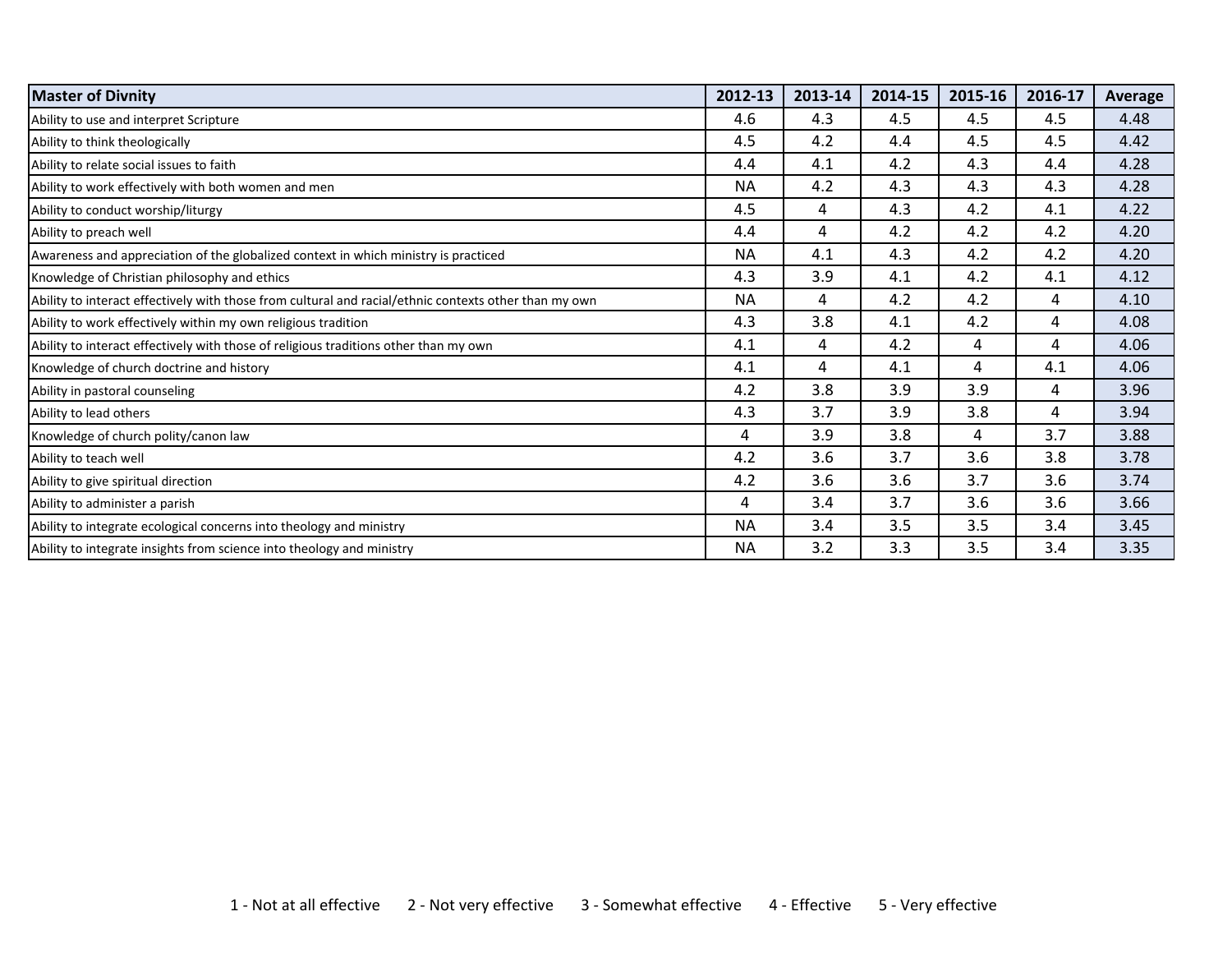| <b>Master of Arts</b>                                                                                 | 2012-13   | 2013-14 | 2014-15        | 2015-16 | 2016-17 | Average |
|-------------------------------------------------------------------------------------------------------|-----------|---------|----------------|---------|---------|---------|
| Ability to relate social issues to faith                                                              | 4.6       | 4       | 5              | 4.3     | 4       | 4.38    |
| Ability to think theologically                                                                        | 4.7       | 4.5     | 4              | 4       | 4.7     | 4.38    |
| Ability to interact effectively with those from cultural and racial/ethnic contexts other than my own | <b>NA</b> | 4       | 4.3            | 4.5     | 4.3     | 4.28    |
| Knowledge of church doctrine and history                                                              | 4.3       | 5       | 4              | 3.7     | 4.3     | 4.26    |
| Knowledge of church polity/canon law                                                                  | 4.3       | 5       | 4              | 3.8     | 4       | 4.22    |
| Ability in pastoral counseling                                                                        | 4         | 5       | 4              | 3.8     | 4.3     | 4.22    |
| Awareness and appreciation of the globalized context in which ministry is practiced                   | <b>NA</b> | 4       | 4.3            | 4.2     | 4.3     | 4.20    |
| Ability to use and interpret Scripture                                                                | 4.9       | 4.3     | 3              | 4.2     | 4.3     | 4.14    |
| Ability to conduct worship/liturgy                                                                    | 4.3       | 4.3     | 3              | 4.4     | 4.3     | 4.06    |
| Knowledge of Christian philosophy and ethics                                                          | 4.2       | 4       | 3.7            | 3.8     | 4.5     | 4.04    |
| Ability to preach well                                                                                | 4.3       | 4.7     | $\overline{2}$ | 4       | 5       | 4.00    |
| Ability to work effectively within my own religious tradition                                         | 4.3       | 4.3     | 3.7            | 4       | 3.7     | 4.00    |
| Ability to give spiritual direction                                                                   | 4.6       | 4.5     | 3.5            | 3.2     | 4       | 3.96    |
| Ability to administer a parish                                                                        | 3.8       | 5.      | 2.5            | 4.5     | 4       | 3.96    |
| Ability to work effectively with both women and men                                                   | <b>NA</b> | 3.3     | 5.             | 4.5     | 3       | 3.95    |
| Ability to lead others                                                                                | 4.1       | 4       | 3              | 3.8     | 4.3     | 3.84    |
| Ability to teach well                                                                                 | 4         | 4       | 3              | 3.3     | 4.5     | 3.76    |
| Ability to interact effectively with those of religious traditions other than my own                  | 3.8       | 3.3     | 4              | 3.8     | 3.7     | 3.72    |
| Ability to integrate insights from science into theology and ministry                                 | <b>NA</b> | 5       | 2.7            | 3.4     | 3.3     | 3.60    |
| Ability to integrate ecological concerns into theology and ministry                                   | <b>NA</b> | 4.5     | 2.3            | 3.8     | 3.5     | 3.53    |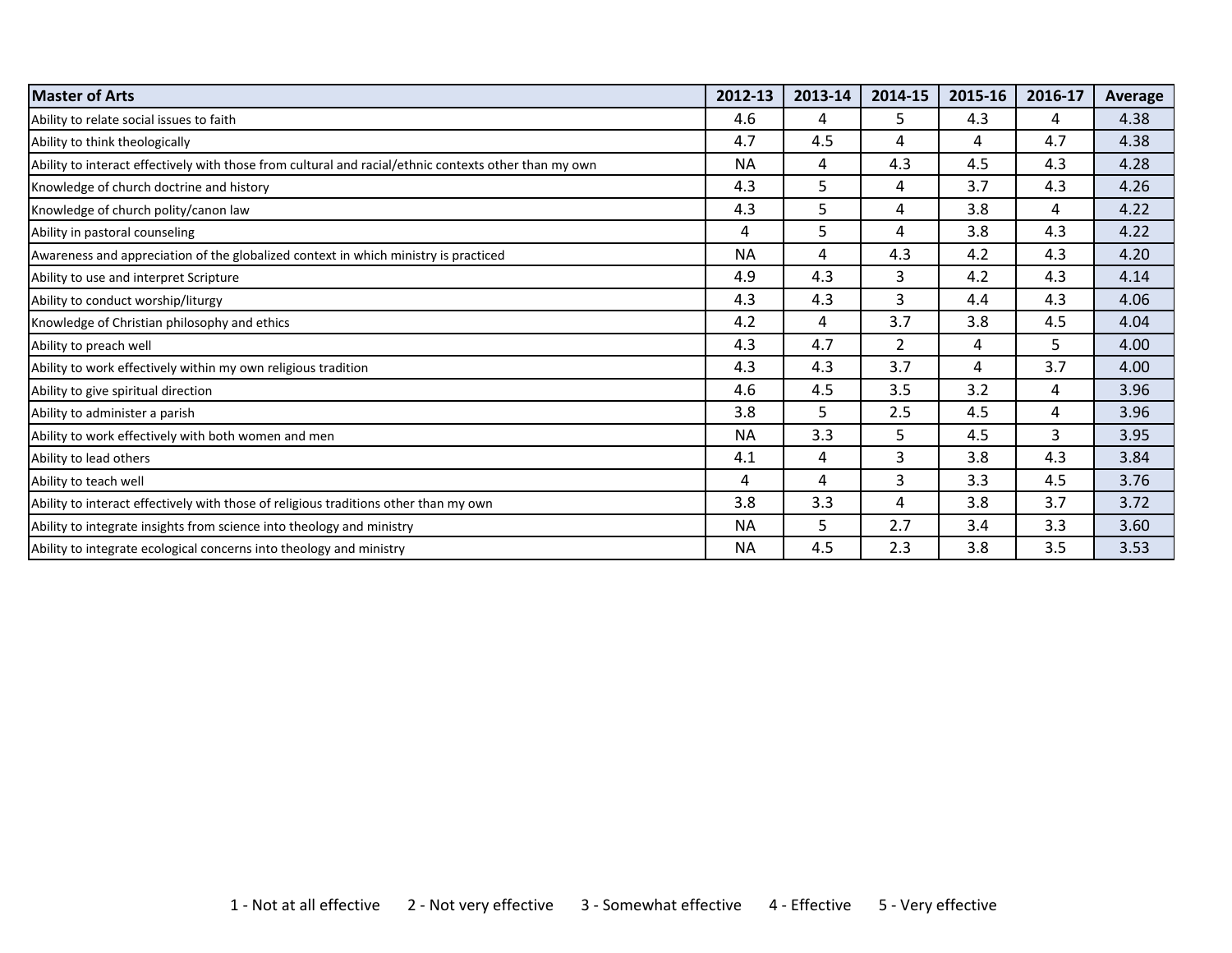| <b>Master of Theological Studies</b>                                                                  | 2012-13   | 2013-14 | 2014-15 | 2015-16 | 2016-17 | Average |
|-------------------------------------------------------------------------------------------------------|-----------|---------|---------|---------|---------|---------|
| Ability to think theologically                                                                        | <b>NA</b> | 4.6     | 4.3     | 4.5     | 4.4     | 4.45    |
| Ability to relate social issues to faith                                                              | <b>NA</b> | 4.3     | 4.2     | 4.6     | 4.4     | 4.38    |
| Knowledge of church doctrine and history                                                              | <b>NA</b> | 4.5     | 4.3     | 4.2     | 4.2     | 4.30    |
| Ability to work effectively with both women and men                                                   | <b>NA</b> | 4.3     | 4       | 4.4     | 4.1     | 4.20    |
| Ability to use and interpret Scripture                                                                | <b>NA</b> | 4.6     | 4       | 4       | 4.1     | 4.18    |
| Ability to work effectively within my own religious tradition                                         | <b>NA</b> | 4.2     | 4.2     | 4.2     | 3.8     | 4.10    |
| Awareness and appreciation of the globalized context in which ministry is practiced                   | <b>NA</b> | 4.2     | 4       | 4.3     | 3.9     | 4.10    |
| Ability to interact effectively with those from cultural and racial/ethnic contexts other than my own | <b>NA</b> | 4       | 4.1     | 4.3     | 3.9     | 4.08    |
| Ability to interact effectively with those of religious traditions other than my own                  | <b>NA</b> | 4       | 3.8     | 4.2     | 4       | 4.00    |
| Knowledge of Christian philosophy and ethics                                                          | <b>NA</b> | 4.3     | 3.9     | 4       | 3.8     | 4.00    |
| Ability in pastoral counseling                                                                        | <b>NA</b> | 4.1     | 3.8     | 3.9     | 3.9     | 3.93    |
| Ability to give spiritual direction                                                                   | <b>NA</b> | 3.9     | 3.7     | 4.2     | 3.7     | 3.88    |
| Ability to lead others                                                                                | <b>NA</b> | 4       | 3.8     | 4       | 3.6     | 3.85    |
| Ability to teach well                                                                                 | <b>NA</b> | 4       | 3.7     | 3.9     | 3.6     | 3.80    |
| Ability to conduct worship/liturgy                                                                    | <b>NA</b> | 3.9     | 3.6     | 3.7     | 4       | 3.80    |
| Ability to integrate insights from science into theology and ministry                                 | <b>NA</b> | 3.9     | 3.6     | 4.1     | 3.2     | 3.70    |
| Knowledge of church polity/canon law                                                                  | <b>NA</b> | 3.9     | 3.8     | 3.6     | 3.5     | 3.70    |
| Ability to integrate ecological concerns into theology and ministry                                   | <b>NA</b> | 3.9     | 3.4     | 3.8     | 3.6     | 3.68    |
| Ability to preach well                                                                                | <b>NA</b> | 3.9     | 3.6     | 3.6     | 3.3     | 3.60    |
| Ability to administer a parish                                                                        | <b>NA</b> | 3.5     | 3.3     | 3.2     | 2.6     | 3.15    |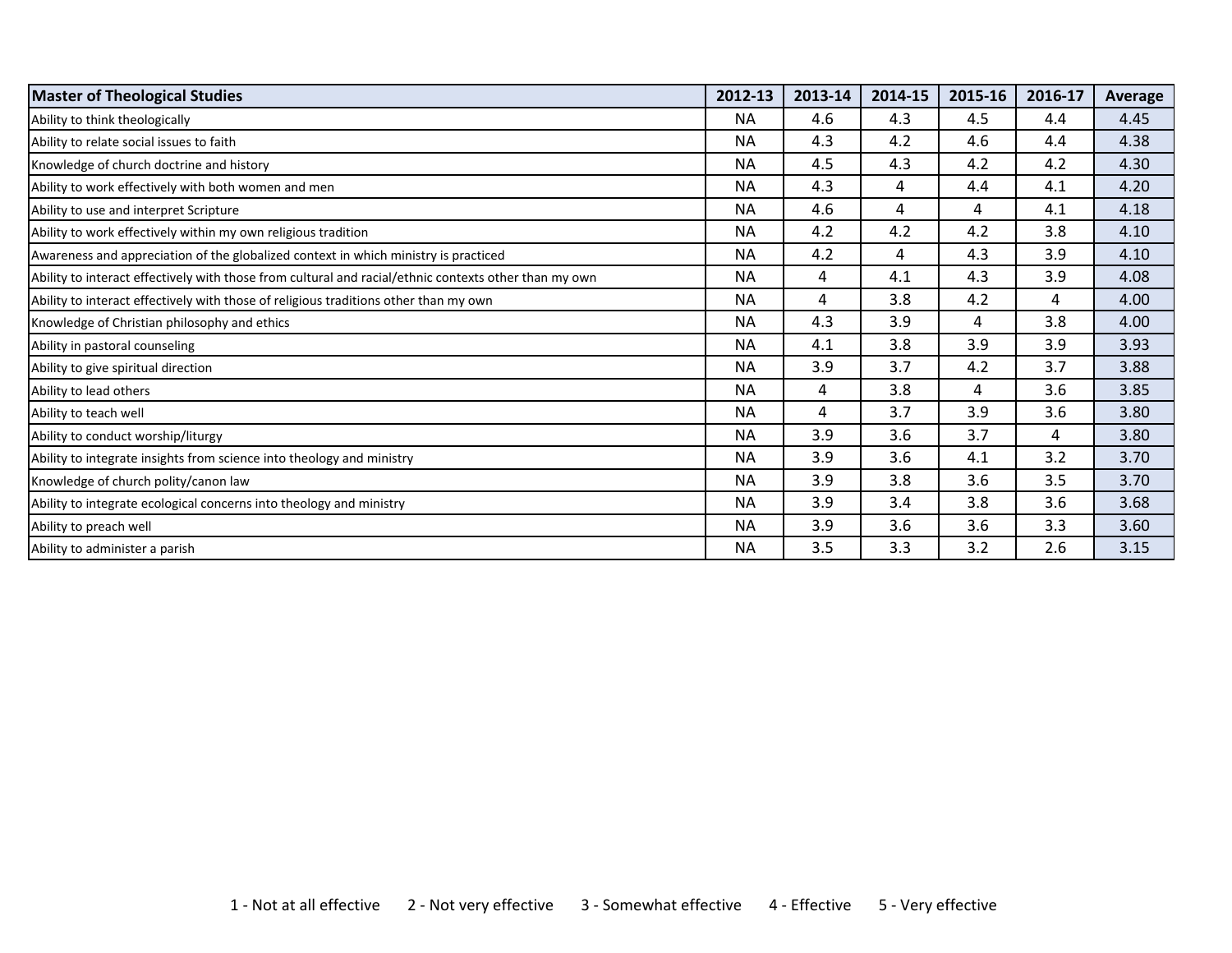| <b>Doctor of Ministry</b>                                                                             | 2012-13   | 2013-14 | 2014-15 | 2015-16 | 2016-17 | Average |
|-------------------------------------------------------------------------------------------------------|-----------|---------|---------|---------|---------|---------|
| Ability to think theologically                                                                        | 4.5       | 4.5     | 4.7     | 4.3     | 4.5     | 4.50    |
| Ability to lead others                                                                                | 4.3       | 4.3     | 4.5     | 4.2     | 4.3     | 4.32    |
| Awareness and appreciation of the globalized context in which ministry is practiced                   | <b>NA</b> | 4.4     | 4.5     | 4       | 4.1     | 4.25    |
| Ability to work effectively with both women and men                                                   | <b>NA</b> | 4.4     | 4.4     | 4       | 4.2     | 4.25    |
| Ability to interact effectively with those from cultural and racial/ethnic contexts other than my own | <b>NA</b> | 4.3     | 4.4     | 4.1     | 4.1     | 4.23    |
| Ability to work effectively within my own religious tradition                                         | 4.2       | 4.3     | 4.4     | 3.9     | 4.2     | 4.20    |
| Ability to relate social issues to faith                                                              | 4.3       | 4.4     | 4.4     | 3.7     | 4.1     | 4.18    |
| Ability to use and interpret Scripture                                                                | 4.3       | 4.2     | 4.3     | 3.9     | 4.1     | 4.16    |
| Ability to teach well                                                                                 | 4.2       | 4.3     | 4.3     | 3.9     | 4.1     | 4.16    |
| Ability to interact effectively with those of religious traditions other than my own                  | 4         | 4.2     | 4.3     | 3.9     | 4.2     | 4.12    |
| Ability to administer a parish                                                                        | 4         | 4.1     | 4.3     | 3.7     | 4       | 4.02    |
| Knowledge of Christian philosophy and ethics                                                          | 4.1       | 4.1     | 4.1     | 3.8     | 4       | 4.02    |
| Ability to give spiritual direction                                                                   | 4.1       | 3.9     | 4.1     | 3.8     | 4.1     | 4.00    |
| Ability to preach well                                                                                | 3.8       | 4.1     | 4.1     | 3.8     | 4       | 3.96    |
| Knowledge of church doctrine and history                                                              | 4         | 4       | 4       | 3.6     | 4.2     | 3.96    |
| Ability to conduct worship/liturgy                                                                    | 4.1       | 3.9     | 4.1     | 3.6     | 4.1     | 3.96    |
| Ability to integrate insights from science into theology and ministry                                 | <b>NA</b> | 3.9     | 4       | 3.8     | 4.1     | 3.95    |
| Ability in pastoral counseling                                                                        | 3.9       | 4.3     | 4.1     | 3.6     | 3.8     | 3.94    |
| Knowledge of church polity/canon law                                                                  | 3.9       | 3.8     | 3.8     | 3.4     | 4       | 3.78    |
| Ability to integrate ecological concerns into theology and ministry                                   | <b>NA</b> | 4       | 3.8     | 3.4     | 3.9     | 3.78    |